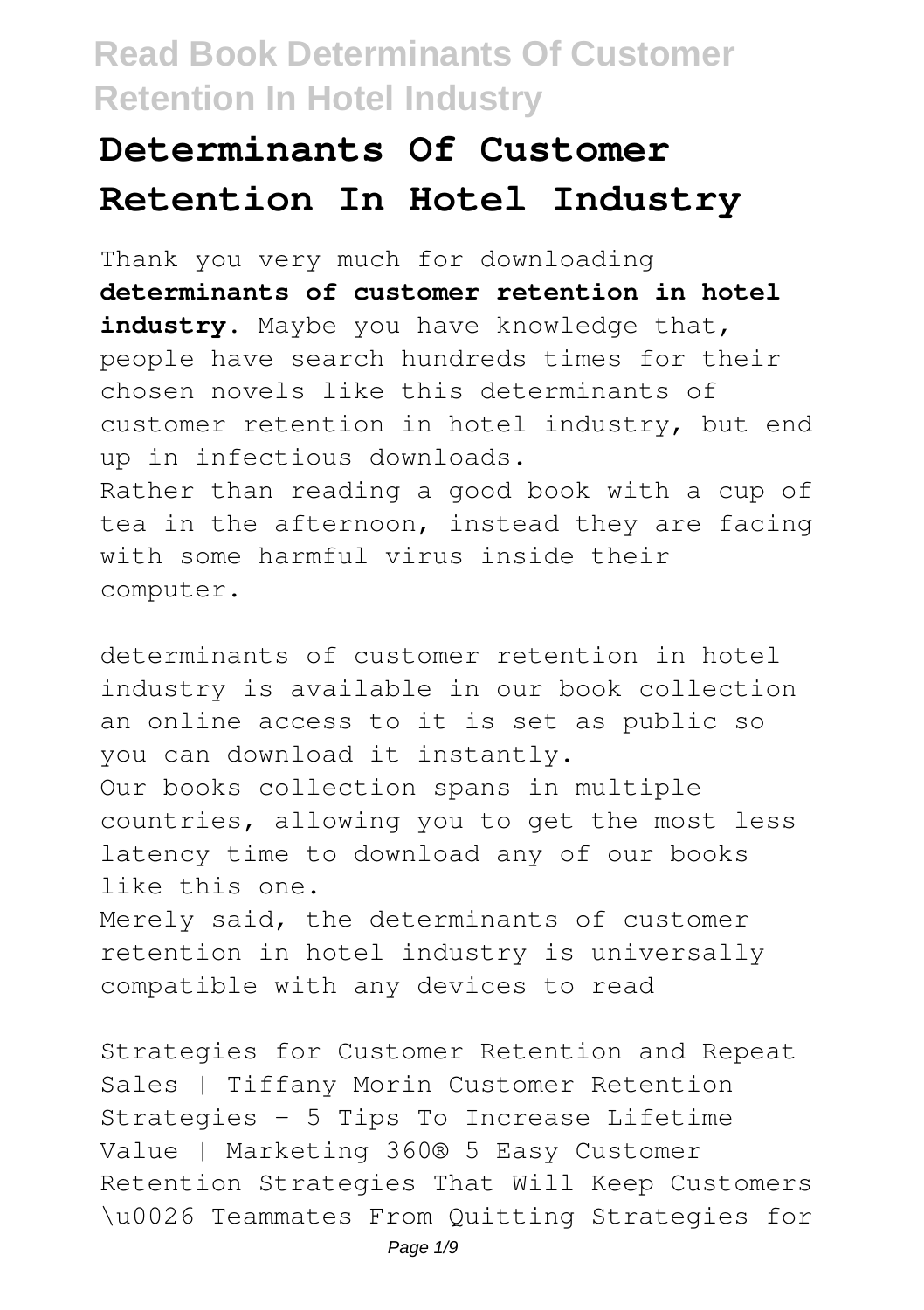Customer Retention, Customer Loyalty, and Repeat Sales | Brian Tracy *How to Calculate Your Customer Retention Rate*

5 Customer Retention Emails You MUST Send (+ Reduce Churn)Customer Retention in Power BI DAX Measures *5 Customer Retention Strategies That Keep Customers Coming Back Customer Retention Information* Customer Retention **How to Retain Existing Customers Longterm | Customer Retention Strategies for Success**

How to Improve Customer Retention and Grow Sales???? ?? ??? ???? ?????? ? ???? ????? ????? ????? ?? ? ?????? ????? ? RODNEYJJOHNSON CALLS OUT SUBLIME CONSCIOUS \*HE WAS HEATED\* 6 Tips To Be More Smooth With Women + How To Stop Cockblocking Dudes Importance of customer retention; how you lose customers. FULL VIDEO BREAKDOWN On What Happens When The Roles Are Reversed! *7 Customer Retention Strategies 7 Easy Sales Strategies to Engage Existing Customers* **Customer retention thru call center best practices** How to Calculate Customer Acquisition and Retention Customer Retention Strategies *Marketing Gamification (Customer Retention Strategies) | Olga Andrienko - SEMrush*

Customer retention - Strategies for customer retention*Dynamic Incentives for Customer Retention* Top Strategies for Customer Retention! [Insurance Sales Training] Is Brand Loyalty Dead? Customer Retention in

the Age of DistractionPost Purchase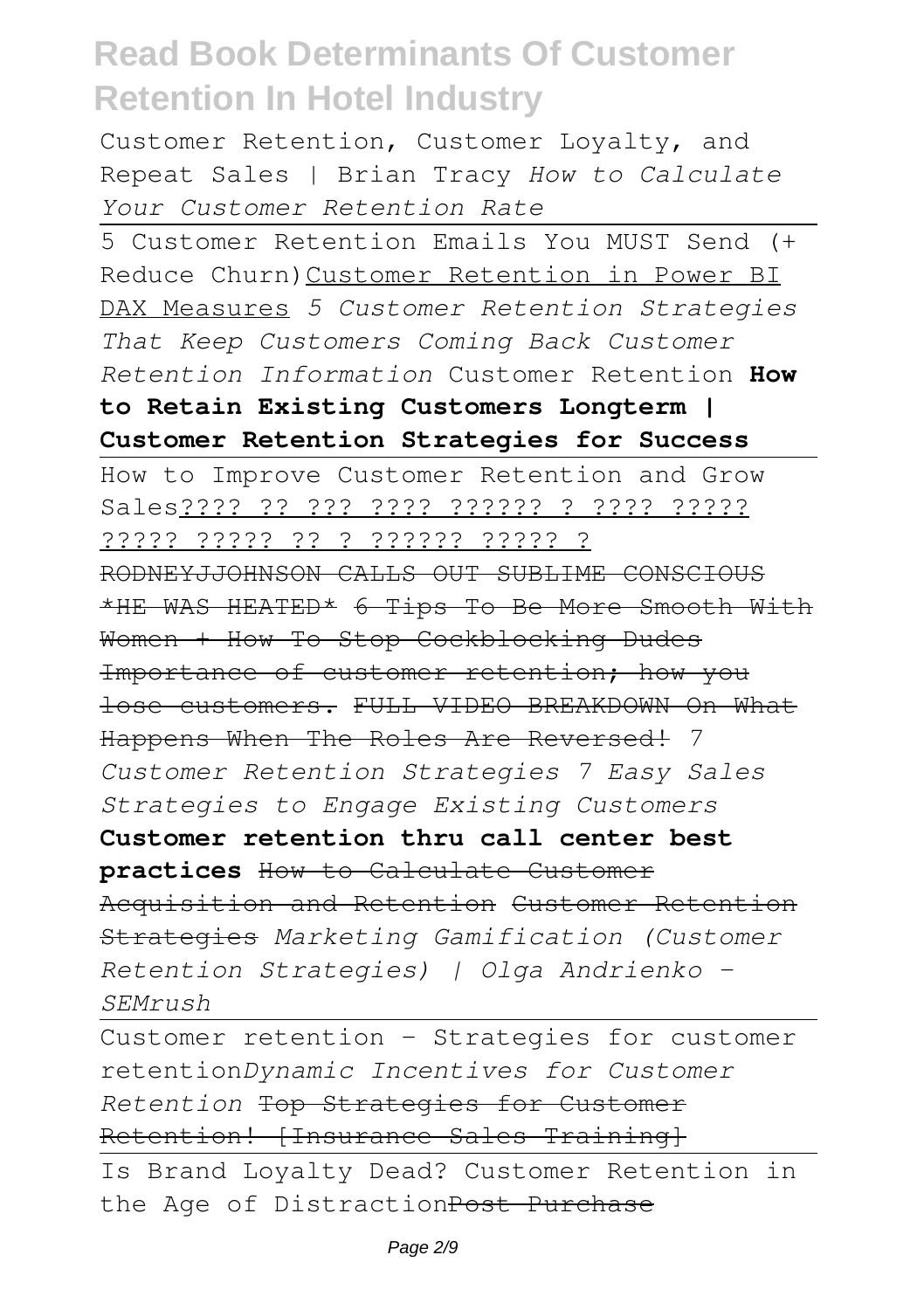## Strategies to Improve Customer Retention **Client Retention Strategy // Get More Clients \u0026 Build Loyalty Determinants Of Customer Retention In**

According to the market evidences following are the main determinants of customer retention: Delivered quality of products and services versus customer expectation: The worthiness of a particular product or... Value: Value here could be defined as the getting a quality product at optimal cost. ...

### **Determinants of Customer Retention - Management Study Guide**

The customer retention is very important for the hotel to maintain the old customer and attract the new customer. This is very difficult job for the hotels and for each company to retain the old customer and for that reason the hotel offers different package for their customers to retain. The main aim of the research is to find out which factor play important role in the customers retention.

## **[PDF] DETERMINANTS OF CUSTOMER RETENTION IN HOTEL INDUSTRY ...**

This paper investigates how image, perceived service quality and satisfaction determine customer retention in the retail banking industry in Malaysia. Data was obtained using a self-administered survey involving a convenience sample of 134 retail banking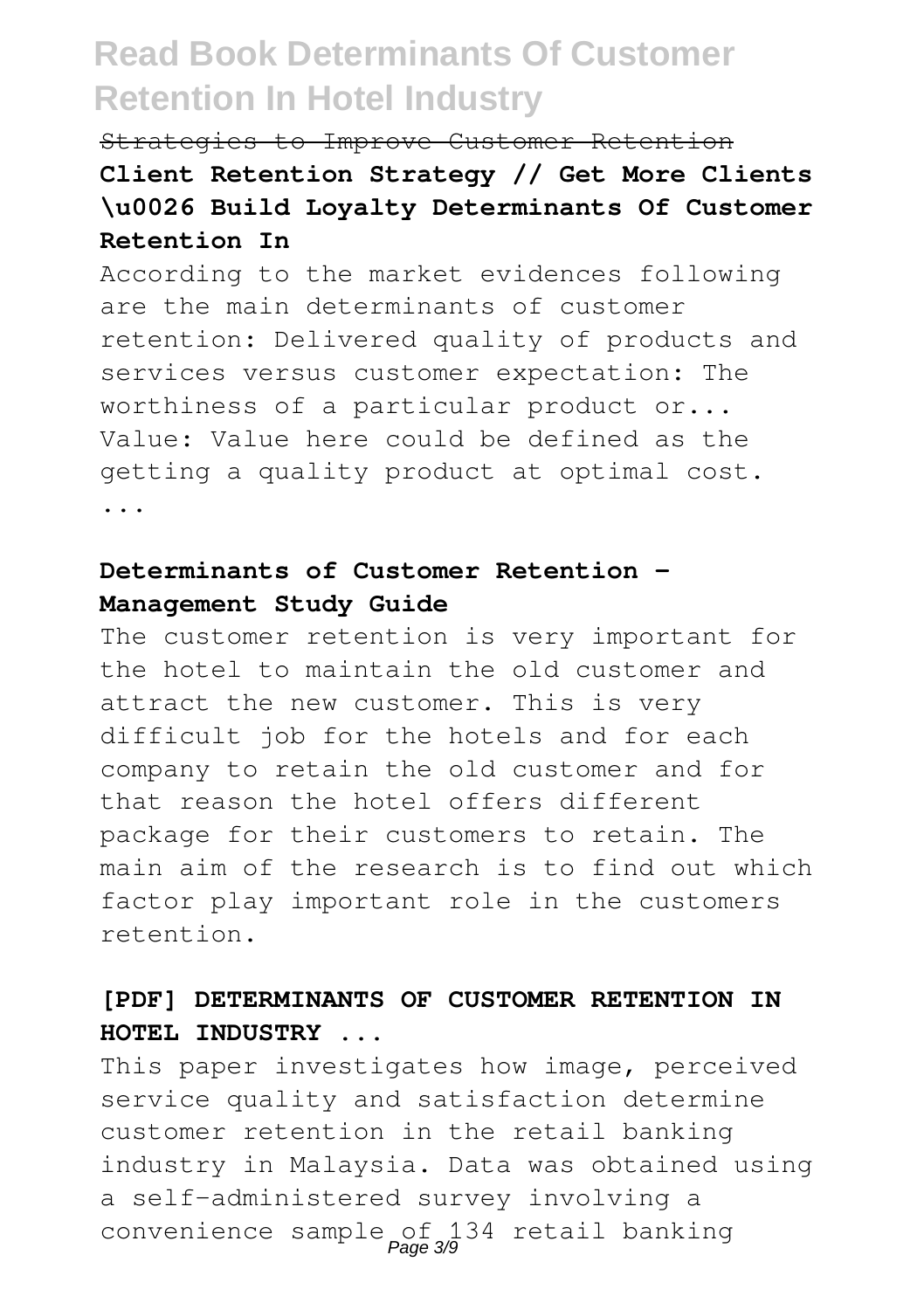customers in Malaysia. The results show that image is both directly and indirectly related to retention through satisfaction while perceived service quality is indirectly related to retention through satisfaction.

### **Identifying the Determinants of Customer Retention in a ...**

As previous studies in different contexts have shown, trust and satisfaction are two fundamental determinants of customer retention in offline and online environments, and key factors for establishing and maintaining lasting relationships with customers (Currás-Pérez et al., 2013, Han and Hyun, 2015, Hazra and Srivastava, 2009).

## **Determinants of customer retention in virtual environments ...**

Based on references from the literature constructs identified for customer retention are customer satisfaction, switching costs and customer loyalty and for customer loyalty the constructs identified are trust,commitment and customer satisfaction. For determining satisfaction the constructs identified in the proposed study are convenience of location, store atmosphere,promotion, customer relationship management practices and merchandise.

### **Determinants of customer loyalty and retention: A study of ...**

Determinants of Customer Retention According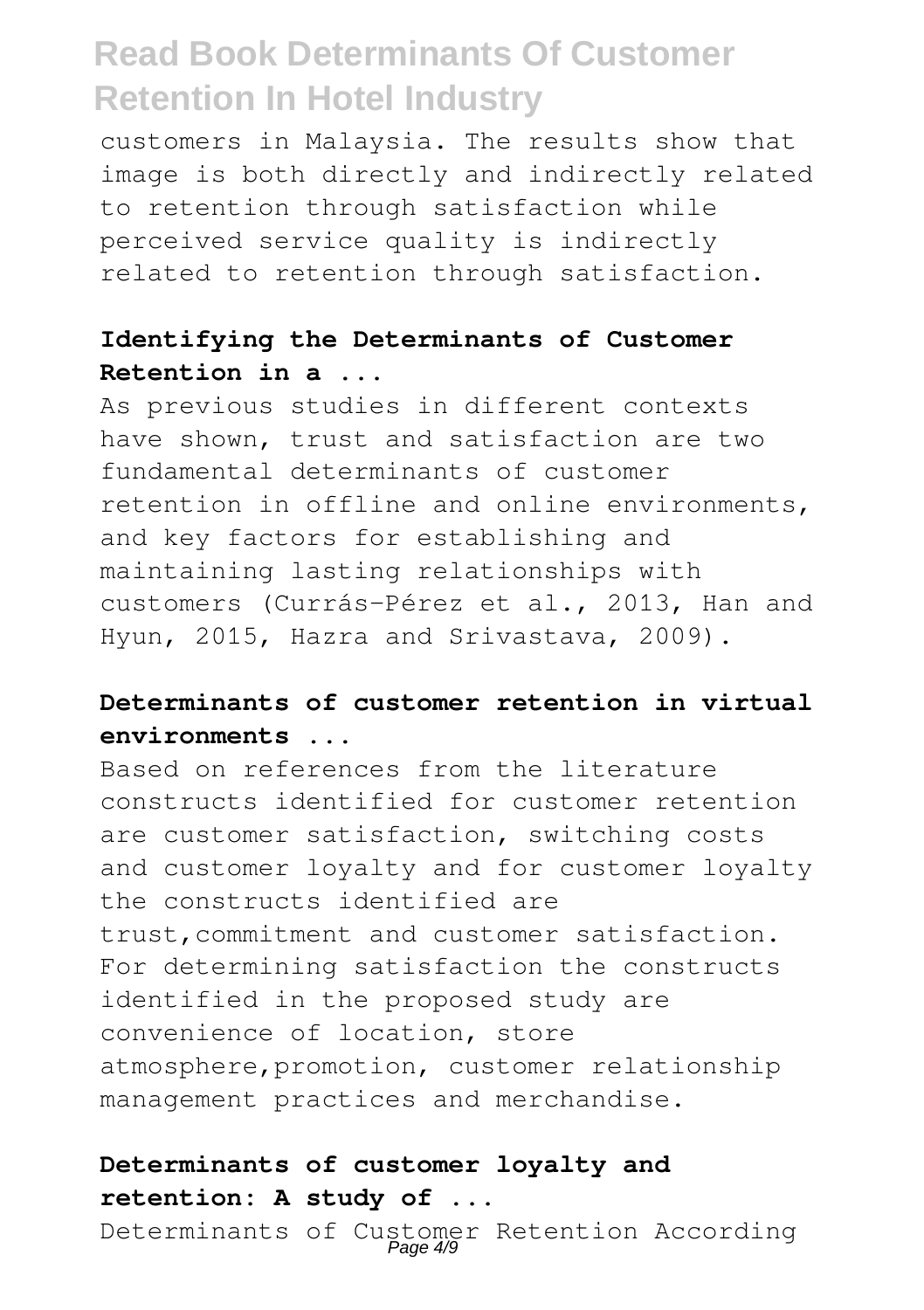to the market evidences following are the main determinants of customer retention: Delivered quality of products and services versus customer expectation: The worthiness of a particular product or service does not depend on its own merits.

### **Determinants Of Customer Retention In Hotel Industry**

@inproceedings{Mburu2012DeterminantsOC, title={Determinants of customer satisfaction and retention: a survey of the banking industry in Kenya}, author={P. Mburu}, year={2012} } figure 1.1 figure 2.1 figure 3.1 figure 3.2 figure 4.1 figure 5.1 table 5.1 figure 5.2 figure 5.3 figure 6.1 table 8.1 ...

### **Determinants of customer satisfaction and retention: a ...**

explained about several factors that influence customer retention. They included creating customer satisfaction, creating customer trust, customer involvement, creating switching barriers, communication effectiveness, service quality and price and several customer retention strategies and processes for

### **Determinants of Customer Retention in Commercial Banks in ...**

They are 1) loyalty's primary determinants (PD), which include, customer's satisfaction, trust, perceived value, and perceived service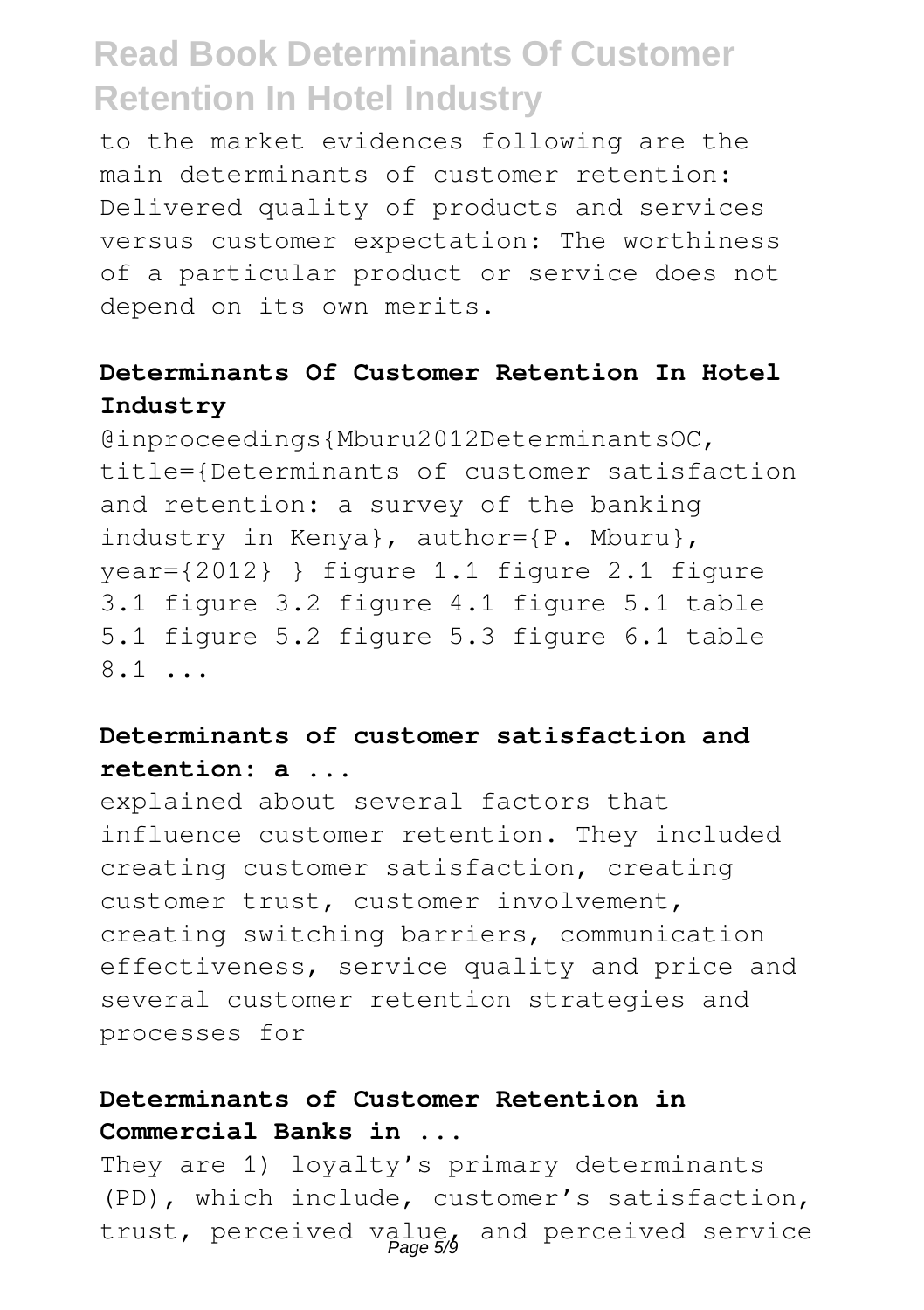quality; 2) loyalty's secondary determinants  $(SD \ldots$ 

## **(PDF) Determinants of Customer Loyalty: A Review and ...**

Customer retention refers to custome r's stated continuation of a business relationship with the firm (Timothy, Bruce, Larzan & Jao, 2007). Unlike th e conventional commercial banking sector in...

## **(PDF) Customers' Retention in Micro Finance Banks: An ...**

The dependent variable used in this research is Customer Retention. The independent variables that were used to determine customer retention are Corporate Image, Quality, Project Management, Relationship with the Customer and Price. The research has utilized the survey approach with a survey questionnaire.

## **The Determinants of Customer Retention in the Construction ...**

Customer retention is a strategic process to keep or retain the existing customers and not letting them to diverge or defect to other suppliers or organization for business and this is only possible when there is a quality relationship between customer and supplier.

#### **Customer Retention - A Strategic Process to Retain ...**

Determinants of Customer Retention in Kenyan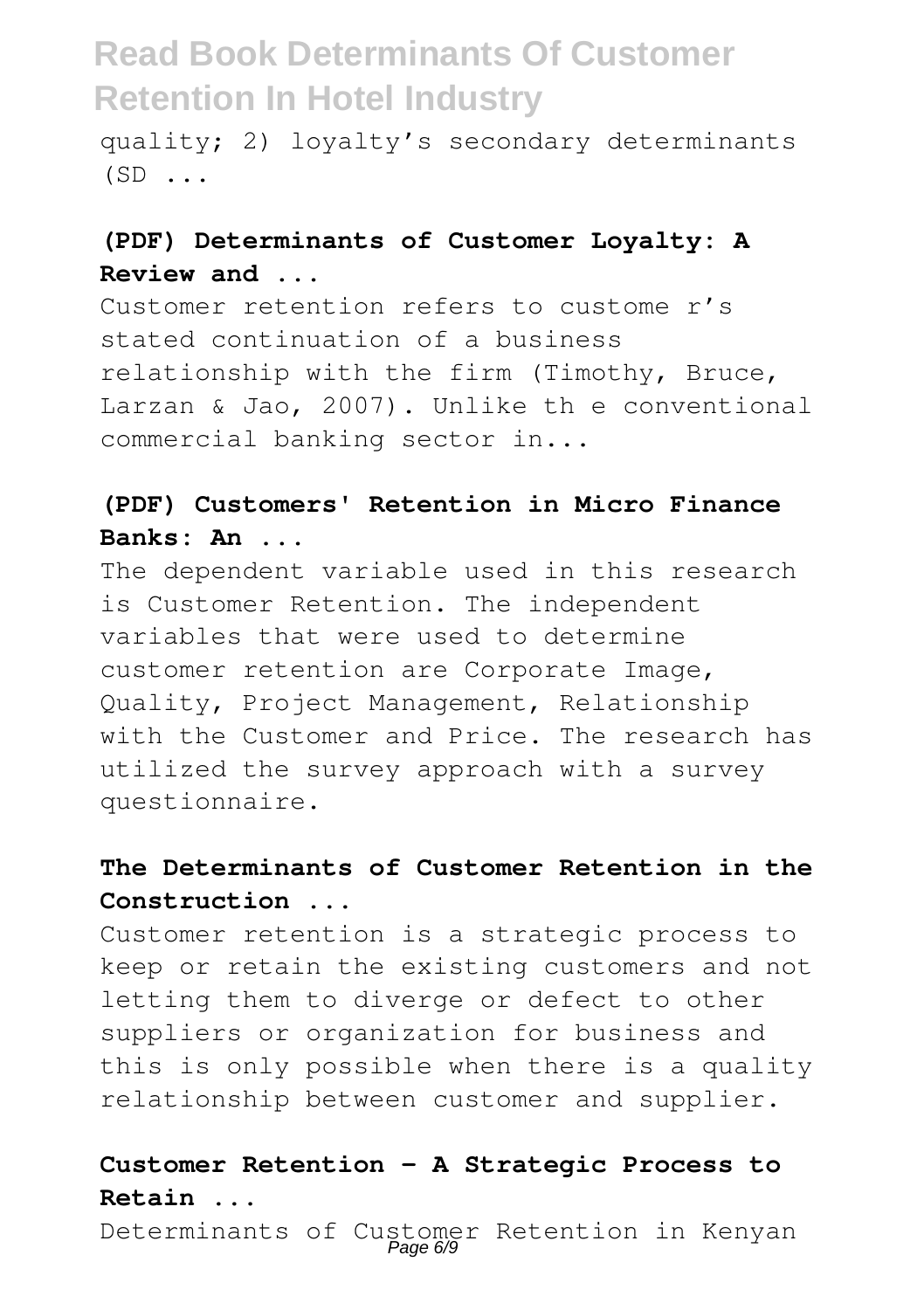Commercial Banks: A Case of KCB Bank Kenya Limited . By Patricia W. Chuani. Abstract. A Research Project Report Submitted to the Chandaria School of Business in Partial Fulfillment of the Requirement for the Degree of Masters of Business Administration (MBA)The purpose of the study was to investigate ...

## **Determinants of Customer Retention in Kenyan Commercial ...**

This study examines the combined effects of customer satisfaction and trust on customer retention and positive word of mouth (WOM). Data from a large-scale survey of fixed line telephone users in the UK confirm that both satisfaction and trust have strong positive associations with customer retention and WOM. Contrary to some assertions in the literature, however, the authors find that the linear effect of satisfaction on retention is much stronger than that of trust.

## **On the relative importance of customer satisfaction and ...**

Such model contemplates the constructs of Value Proposition, Operand Resources, Operant Resources, Value Facilitation, Value Cocreation and Value in use as determinants in the Customer Retention. The study was conducted via a survey, with a pooling of 273 clients of a banking institution.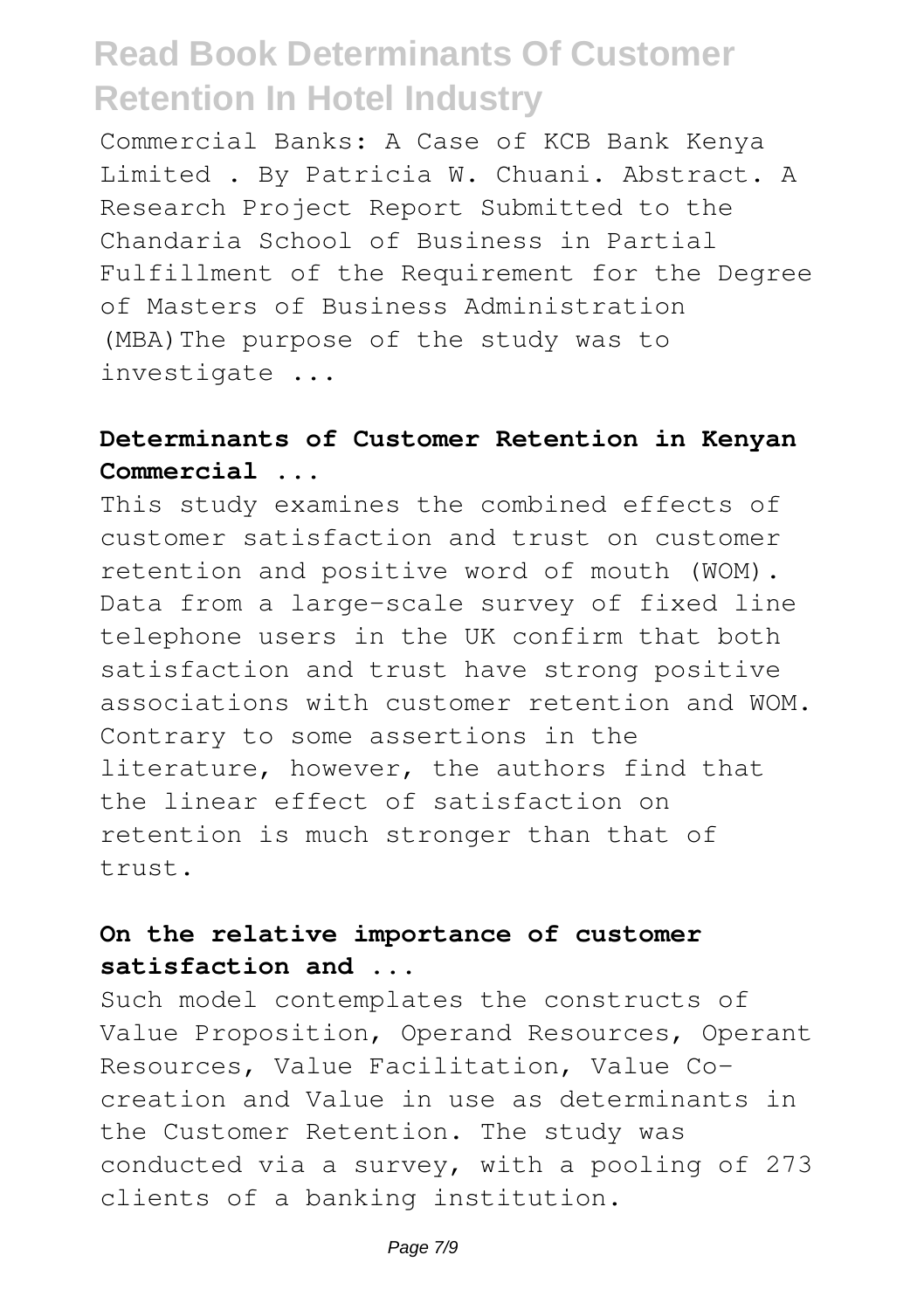## **Proposal and validation of a theoretical model of customer ...**

The Determinants of Customer Retention in the Construction Industry of the Maldives Ahmed Abdulla FTMS Alumni, Master of Business Administration E-mail: [email protected] Dr. Ismail Nizam Head of MBA Programs, School of Accounting and Business Management, FTMS Global Malaysia E-mail: [email protected]

### **The Determinants of Customer Retention in the - MAFIADOC.COM**

Abstract. The ability to retain and lock in customers in the face of competition is a major concern for online businesses, especially those that invest heavily in advertising and customer acquisition. In this paper, we develop and implement an approach for measuring the magnitudes of switching costs and brand loyalty for online service providers based on the random utility modeling framework.

### **Measuring Switching Costs and the Determinants of Customer ...**

Nonetheless, two dimensions of customer loyalty have been commonly brought to the fore by researchers: behavior and attitude (Bell, Auh and Smalley, 2005). Behavioural loyalty relates to divulged purchase and usage behavior conditioned on customer satisfaction , whereas attitudinal loyalty relates to the extended